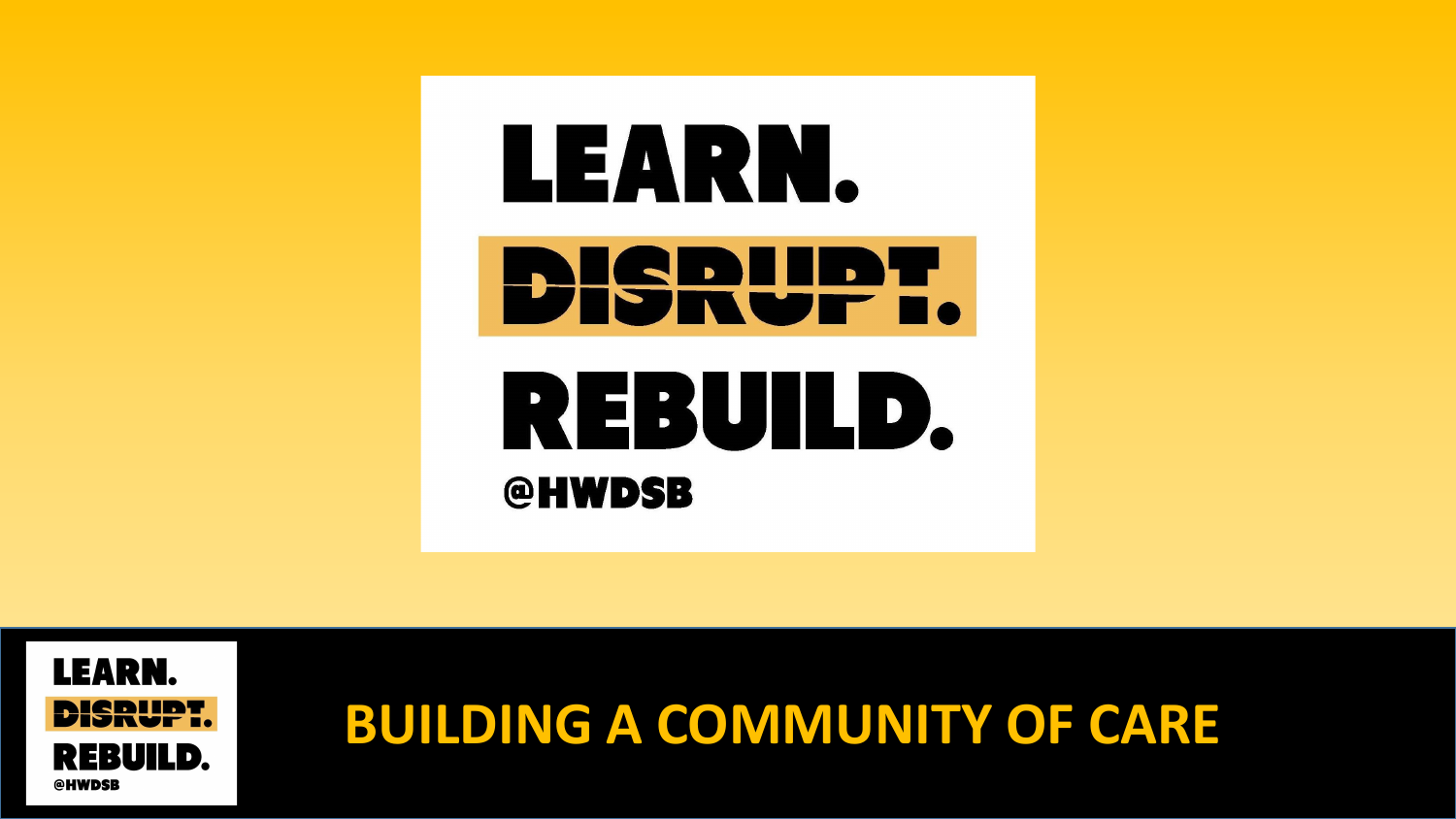## 15. Intersectionality

### **Module 2 – Understanding Identity & Intersectionality (Intermediate)**

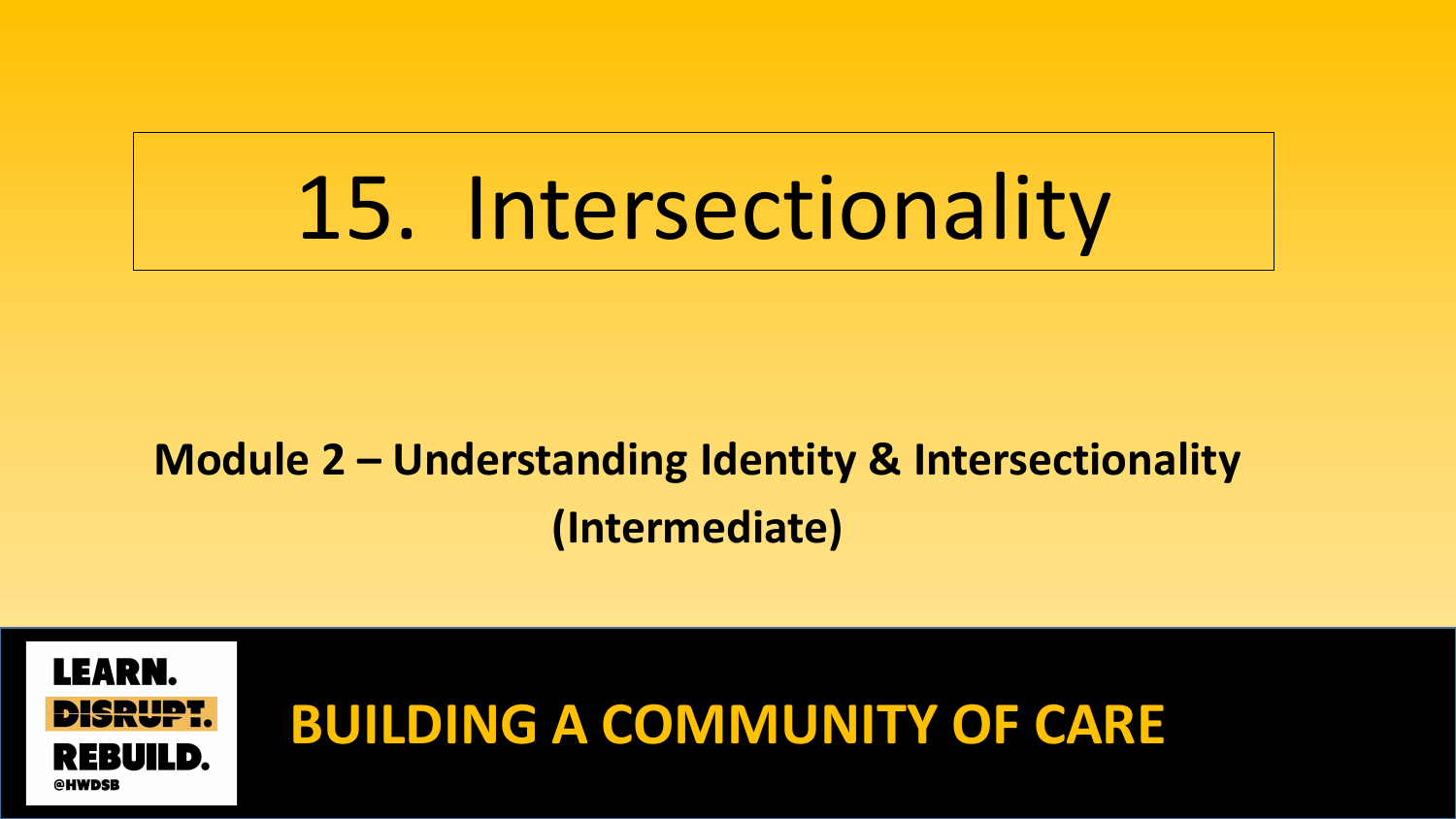# Learning Goal

To understand that identity is made up of many different parts that combine to make us who we are. Our intersecting identities influence how we experience the world.

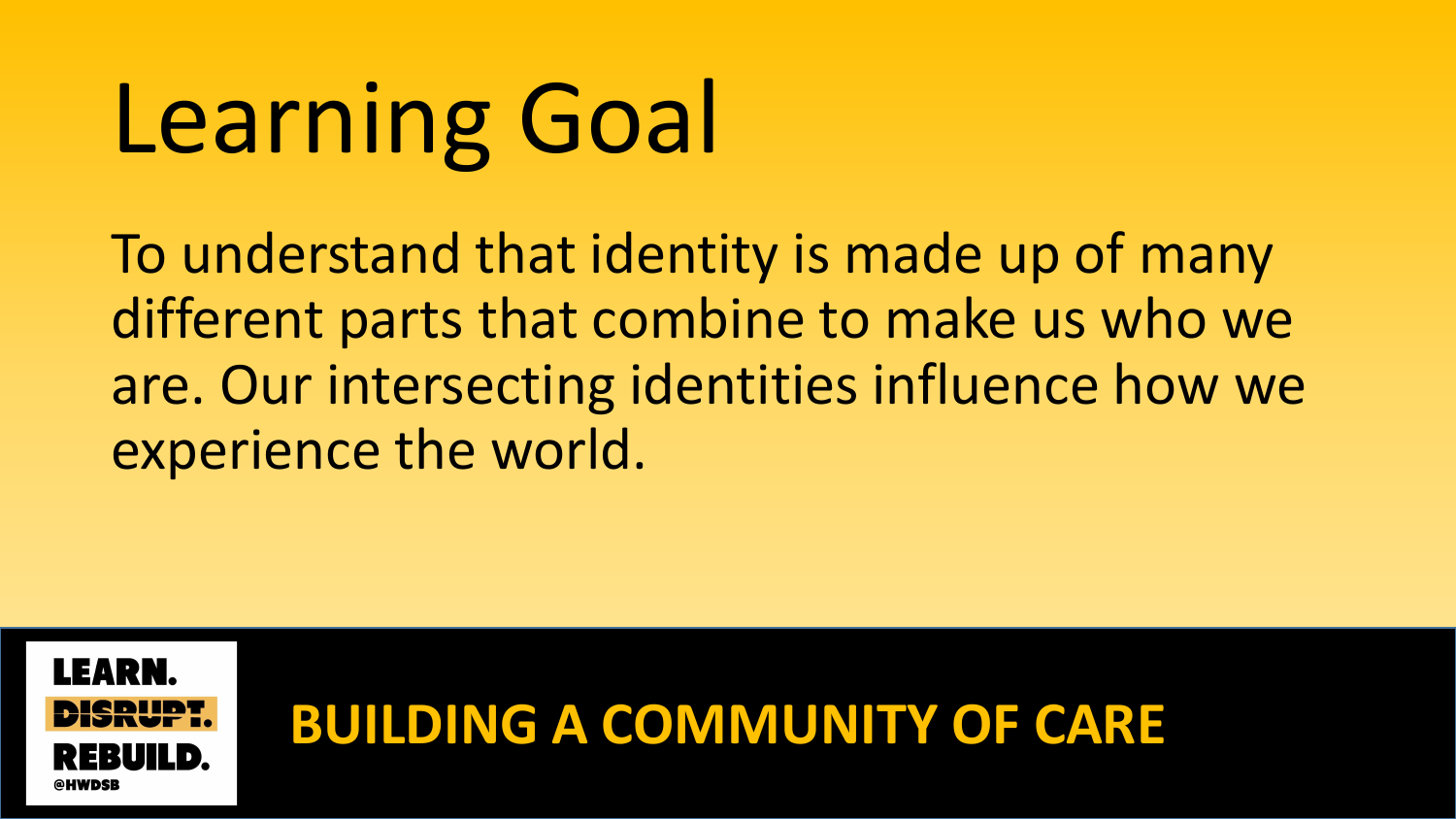## **Before we begin, think about...**



•What aspects of our identities give us advantages? Or disadvantages?

•What situations are we sometimes in where one part of our identity is at the forefront over other parts?

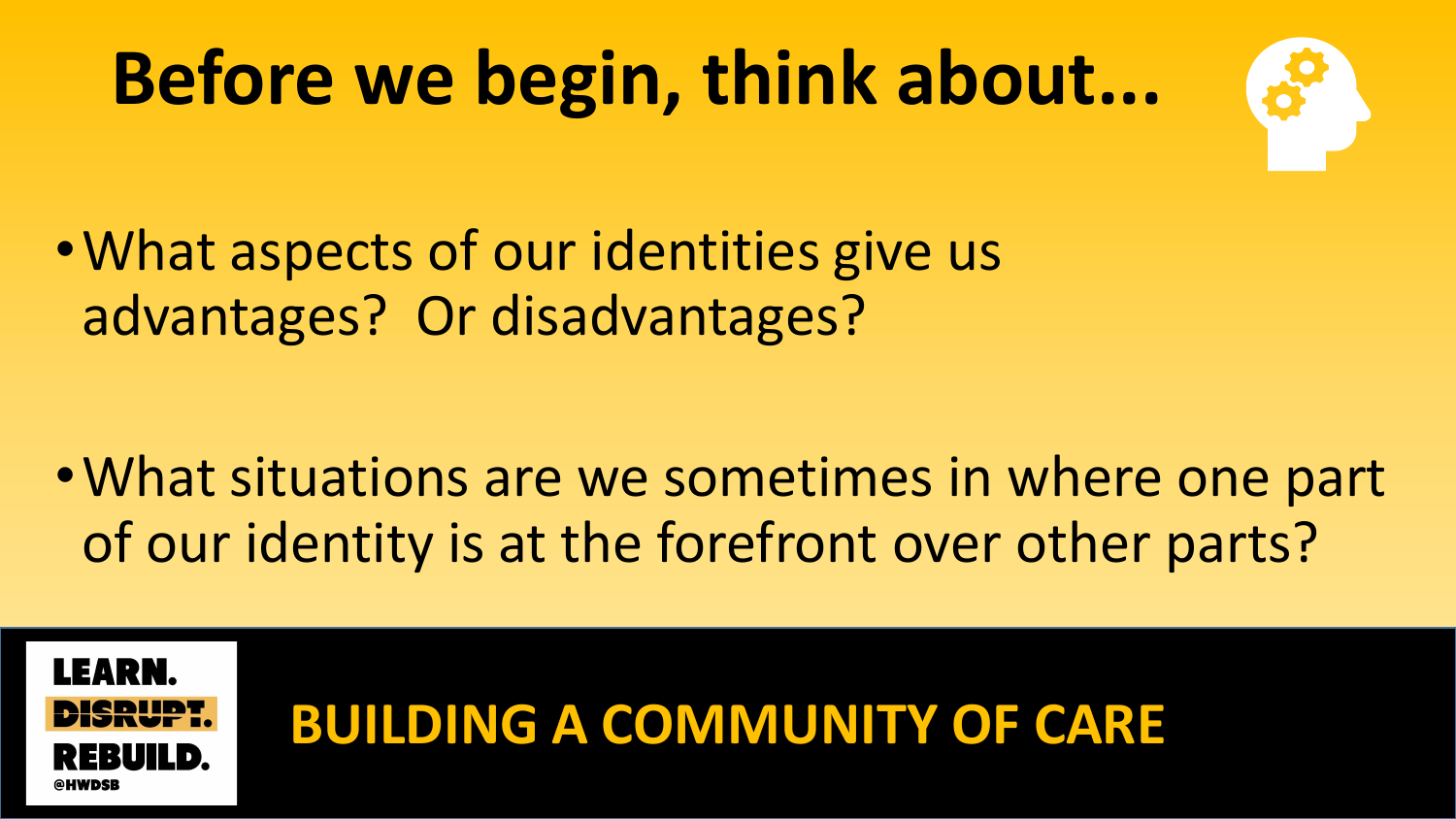### **Intersectionality?**

The following video presents how **intersectionality** influences individuals' experience, privilege and oppression.



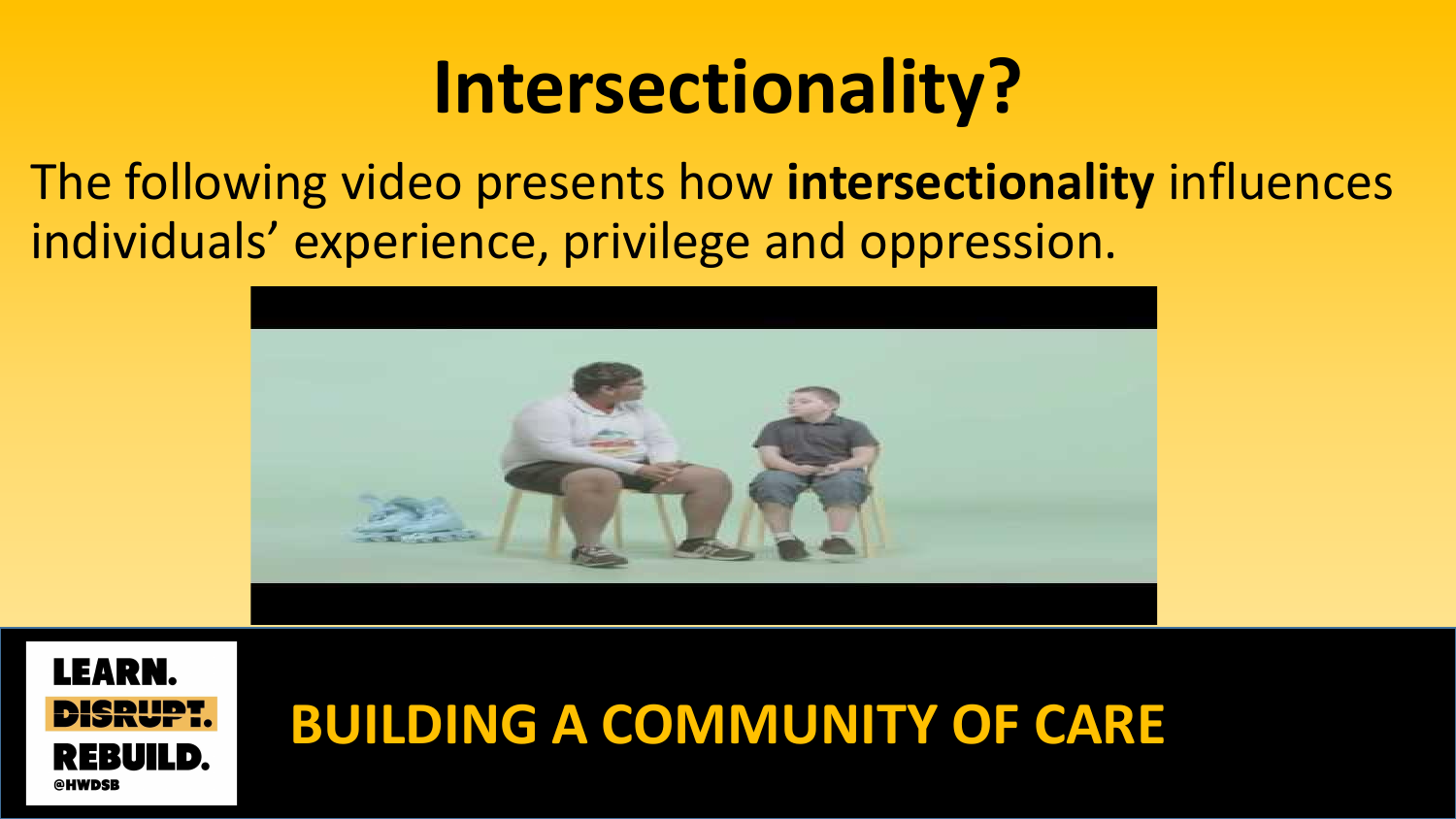### *Kids Explain Intersectionality Video*

• How do we put others in "boxes"?



• Are there things you do not understand – like the young person in the video?

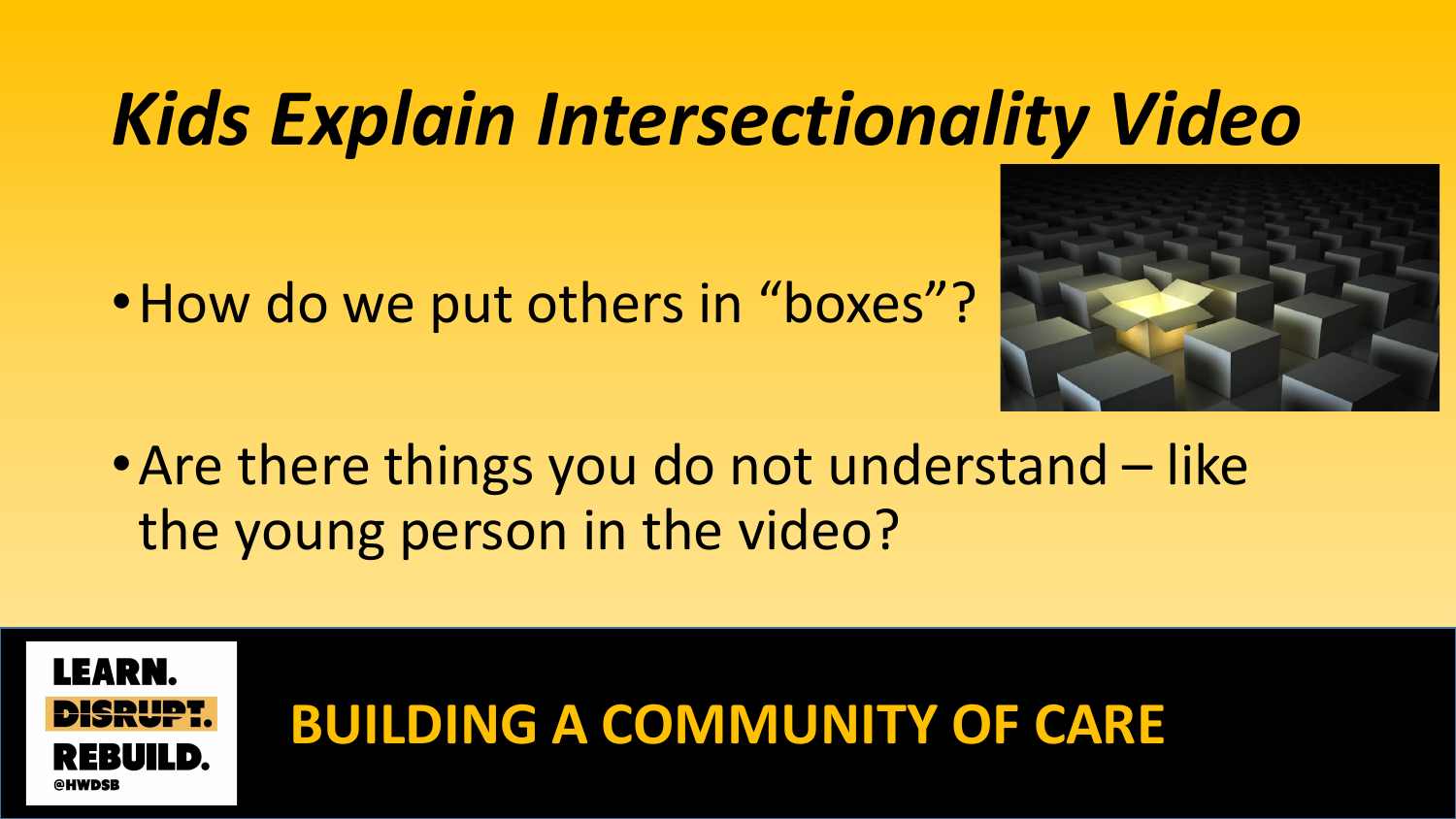# *My Intersectional Self:*

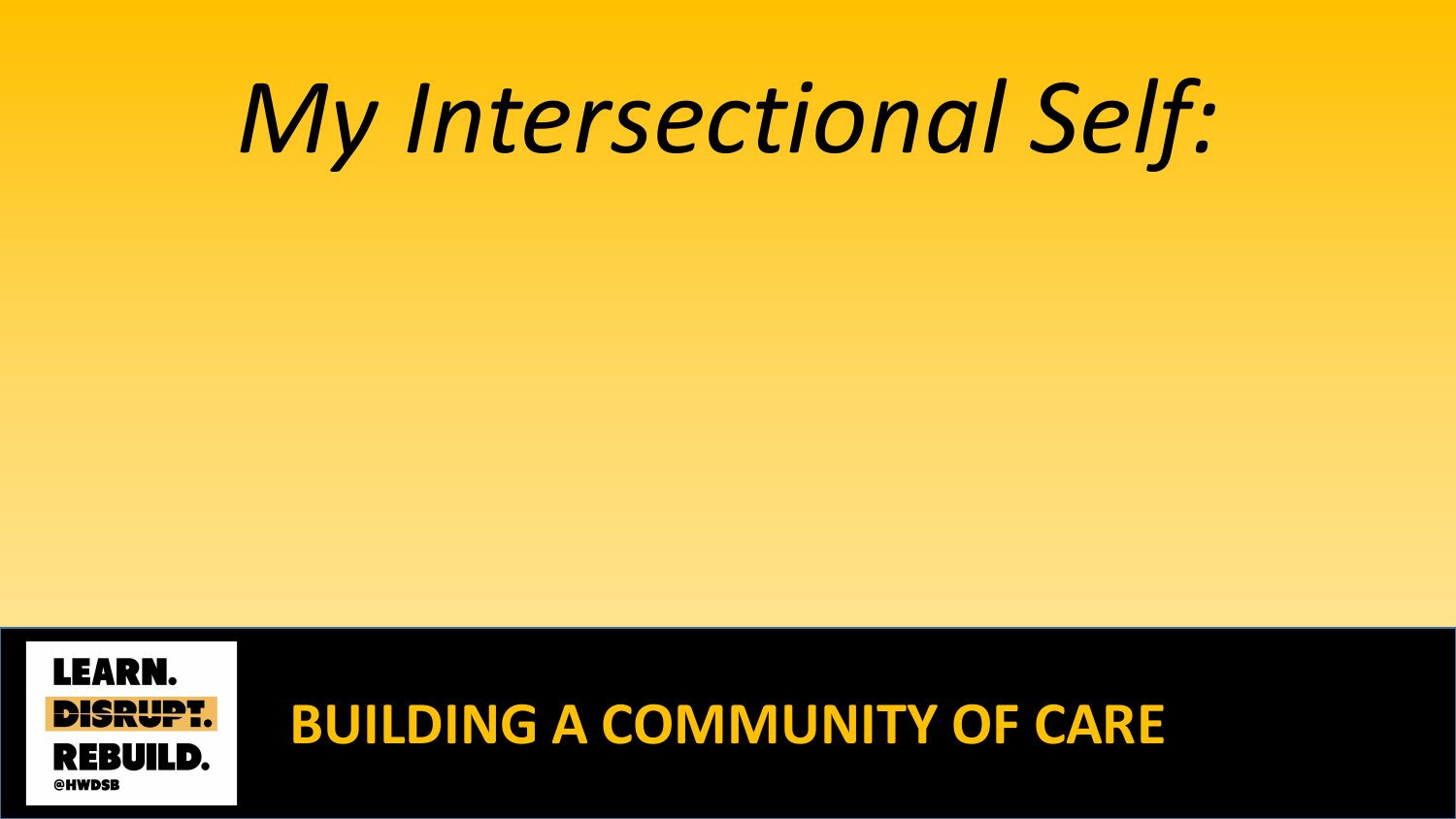### My Own Intersectional Self



Complete your own Intersectional Self Worksheet following the instructions on the handout.

### My 2 most important identity bubbles are... briefly explain.



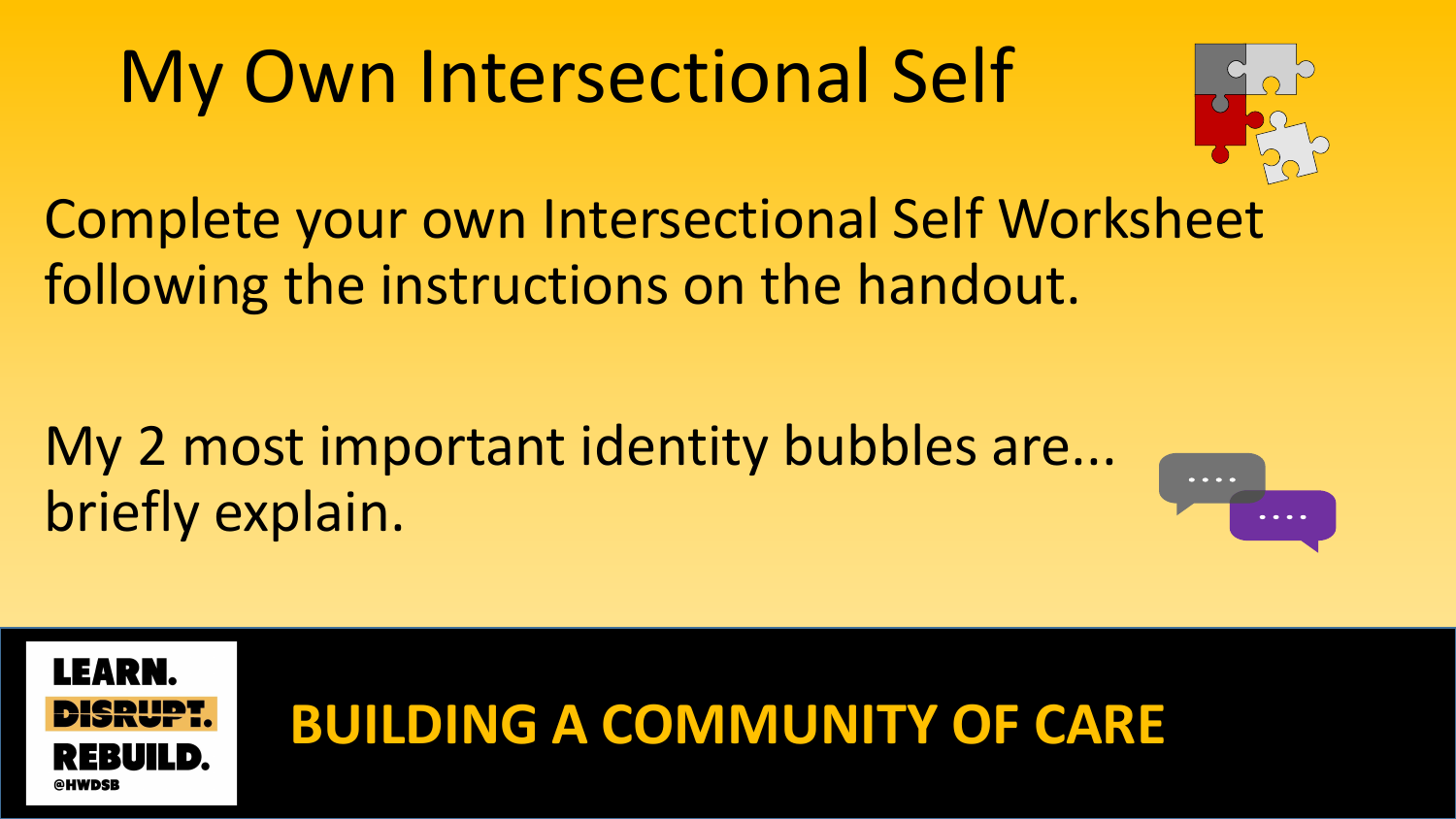# Group Think

**Let's reflect on how each one of our individual identities intersects and shapes the way they view and interact with the world.**







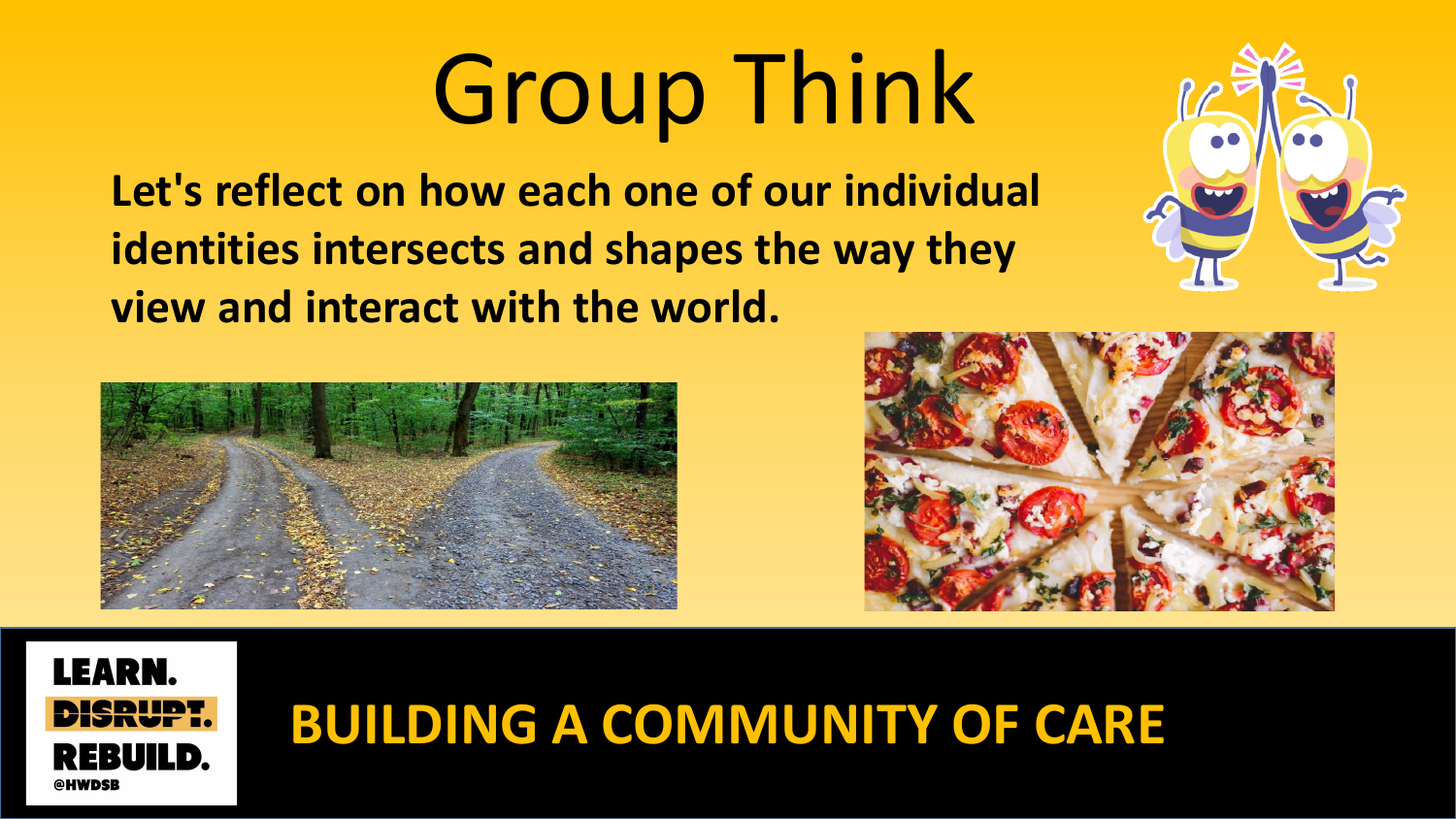## *Feelings and Intersectionality*

- •How would you feel if someone ignored one of your identities?
- •Can you see how ignoring one of your identities could cause miscommunication and harm? Provide an give an example?
- •Do you have more than these 5 identities?

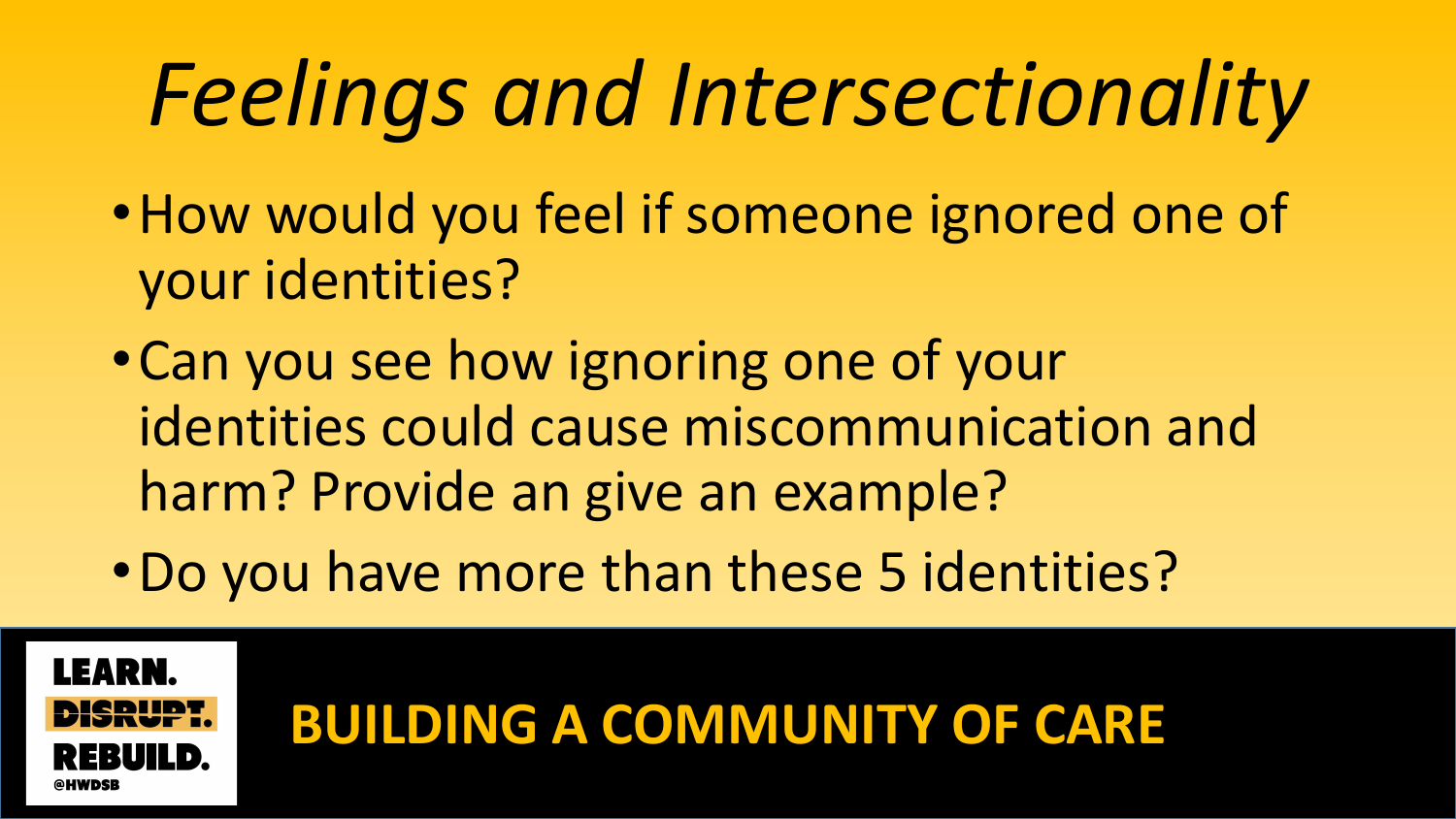## **Privilege & Oppression**

We have many identities that intersect. Not being aware of our own or others' identities causes us to not recognize the privilege some identities carry, or the oppression experienced by people with other intersecting identities.

*Remember the Flower of Power?*

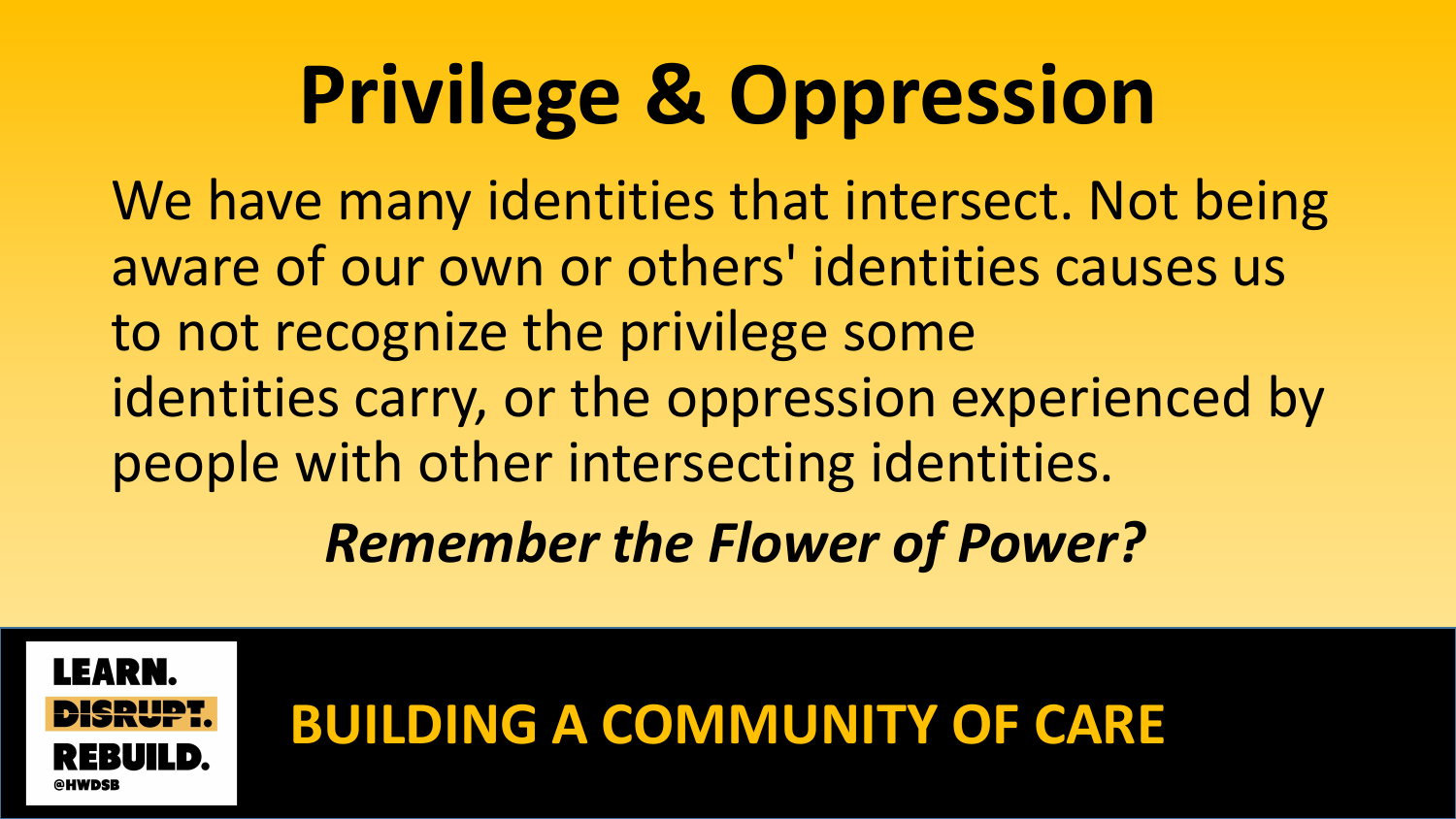### **Reading or Writing TASK:**

Using your completed *Intersectional Self worksheet choose* **one** of the following reading or writing Tasks to complete.

❑Create 2 fictional characters with different backgrounds. OR

❑Analyze characters in a novel - assess how diverse the characters are.